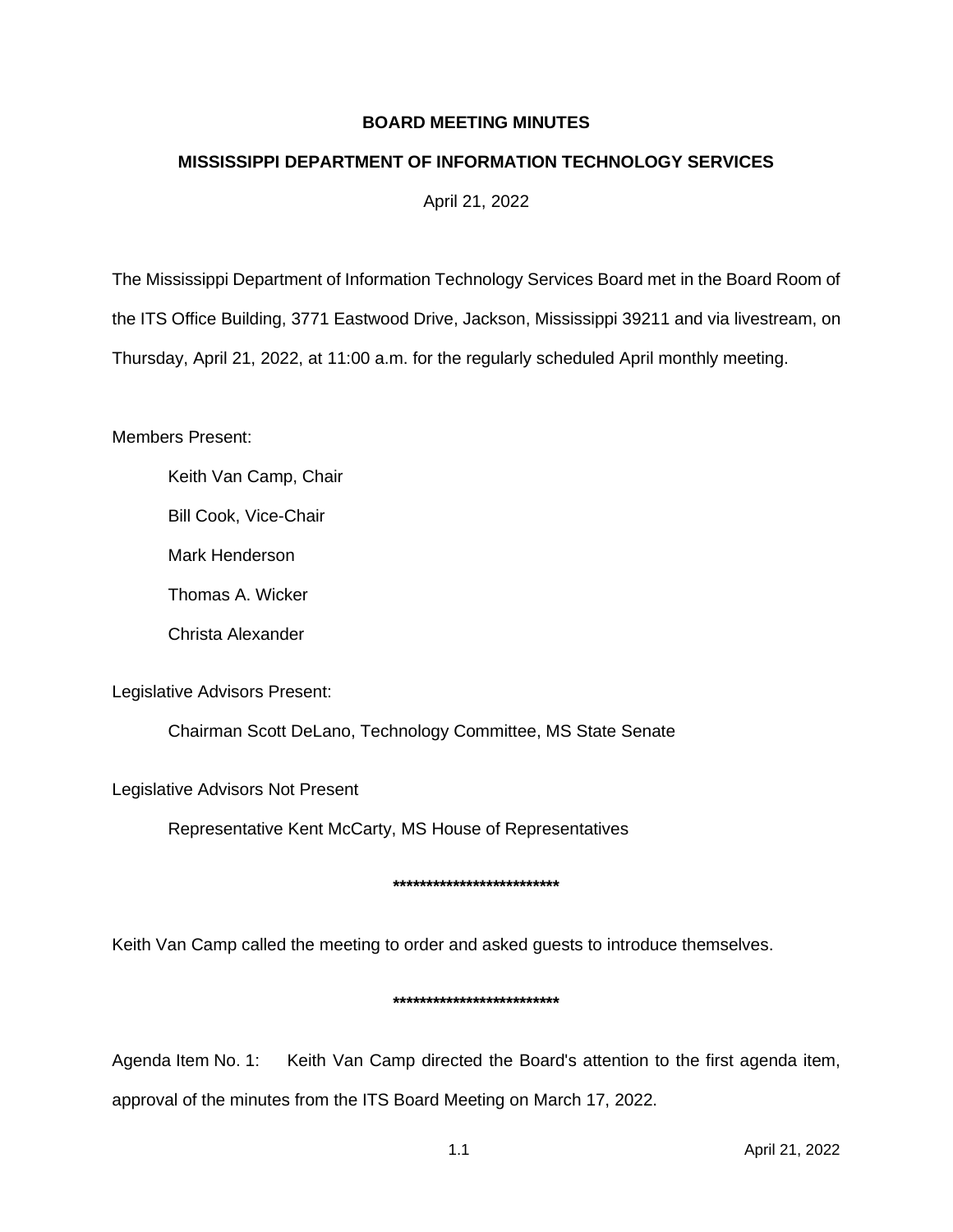On motion by Tom Wicker and second by Christa Alexander that the minutes of the meeting on March 17, 2022, be approved as written:

Motion carried; unanimously.

### **\*\*\*\*\*\*\*\*\*\*\*\*\*\*\*\*\*\*\*\*\*\*\*\*\***

Agenda Item No. 2: Debbie Parker, Michael Pantin, Chief Information Officer, and Charlie Case, Project Manager, presented the recommendation for Project No. 47087, submitted under the ITS Planned Purchases Procedure for the acquisition of DocuSign eSignature Enterprise Pro Licenses and Premier Support for the **MISSISSIPPI DEPARTMENT OF CHILD PROTECTIVE SERVICES (MDCPS)**. The staffs of ITS and MDCPS jointly recommended approval of the Planned Purchase request to purchase DocuSign eSignature Enterprise Pro Licenses and Premier Support from Insight Public Sector, Inc. at a total 2-year life cycle cost of \$1,516,677.87 using the NASPO Software Value-Added Reseller Cooperative.

On motion by Bill Cook and second by Tom Wicker that the staff recommendation be approved: Motion carried; unanimously.

### **\*\*\*\*\*\*\*\*\*\*\*\*\*\*\*\*\*\*\*\*\*\*\*\*\*\***

Agenda Item No. 3: Wesley Wright, Steve Parrott, Chief Information Officer, Jenni Crenshaw, Chief Technology Transformation Officer, Jason Tiffin, Director, Enterprise Information Systems, and Randy Loper, Head of the Extension Center for Tech Outreach, presented the recommendation for Project 47058-3692 for the continuation of and increase to the Agreement with Instructure Inc. for the Canvas Learning Management System and support for **MISSISSIPPI STATE UNIVERSITY (MSU)** including Mississippi State Extension. The staffs of ITS and MSU jointly recommended approval of the continuation of and increase to the Agreement with Instructure Inc. through June 30, 2026, in an amount not-to-exceed \$1,735,408.64 for the Canvas Learning Management System and support. With this continuation, the revised total not-to-exceed lifecycle cost of this project is \$2,859,753.39.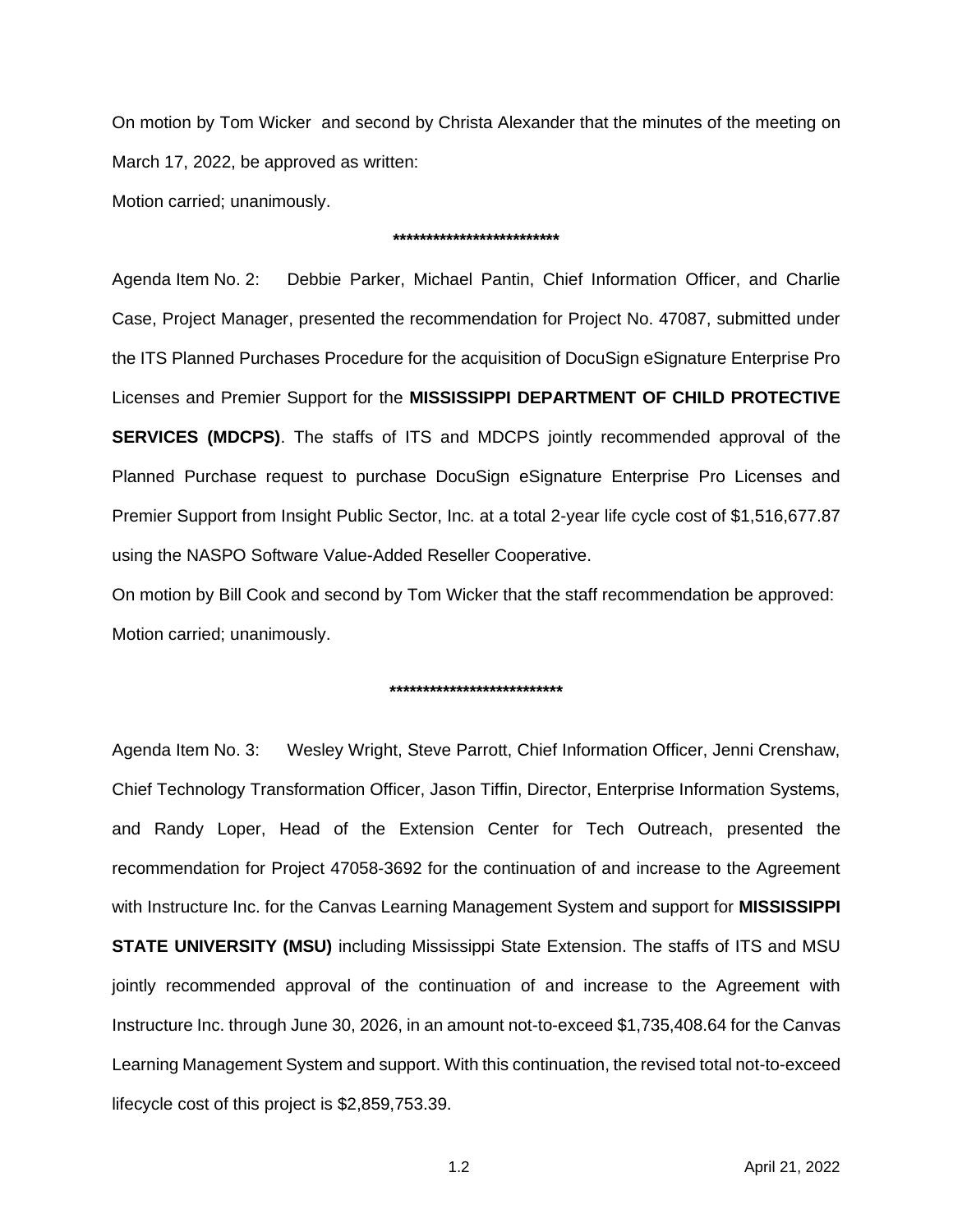On Motion by Bill Cook and second by Christa Alexander that the staff recommendation be approved:

Motion carried; unanimously.

#### **\*\*\*\*\*\*\*\*\*\*\*\*\*\*\*\*\*\*\*\*\*\*\***

Agenda Item No. 4: Alec Shedd, Dorthy Young, Child Health Data, Operations, and Research Officer, Jim Craig, Senior Deputy Director of Health Protection, and Melissa Parker, Director of the Office of Licensure, presented the recommendation for Project No. 47059-3460 for the continuation of and increase to the Agreement with Automation Designs and Solutions, Inc. for the fingerprint/background check system for the **MISSISSIPPI STATE DEPARTMENT OF HEALTH (MSDH)**. The staffs of ITS and MSDH jointly recommended approval of the continuation of and increase to the Agreement with Automation Designs and Solutions, Inc. through April 30, 2023, in an amount not to exceed \$800,000.00 for the fingerprint/background check system. With this continuation, the revised total not-to-exceed lifecycle cost of this project is \$4,760,596.00. On motion by Bill Cook and second by Tom Wicker that the staff recommendation be approved: Motion carried; unanimously.

#### **\*\*\*\*\*\*\*\*\*\*\*\*\*\*\*\*\*\*\*\*\*\*\*\*\***

Agenda Item No. 5: LaTonya Kirkland, Clay Johnston, MIS Director, presented the recommendation for Project Number 47006-3776 for the continuation and increase to the Agreement with TCSware, Inc. for the purchase of Automated License Plate Reader (ALPR) extended warranty and maintenance for **MISSISSIPPI DEPARTMENT OF PUBLIC SAFETY (MDPS)**, including the Mississippi Office of Homeland Security (MOHS) and Mississippi Highway Patrol (MHP). The staffs of ITS and DPS jointly recommended approval of the continuation of and increase to the Agreement with TCSware Inc. through June 30, 2025, in an amount not to exceed \$450,000.00 for the purchase of Automated License Plate Reader extended warranty and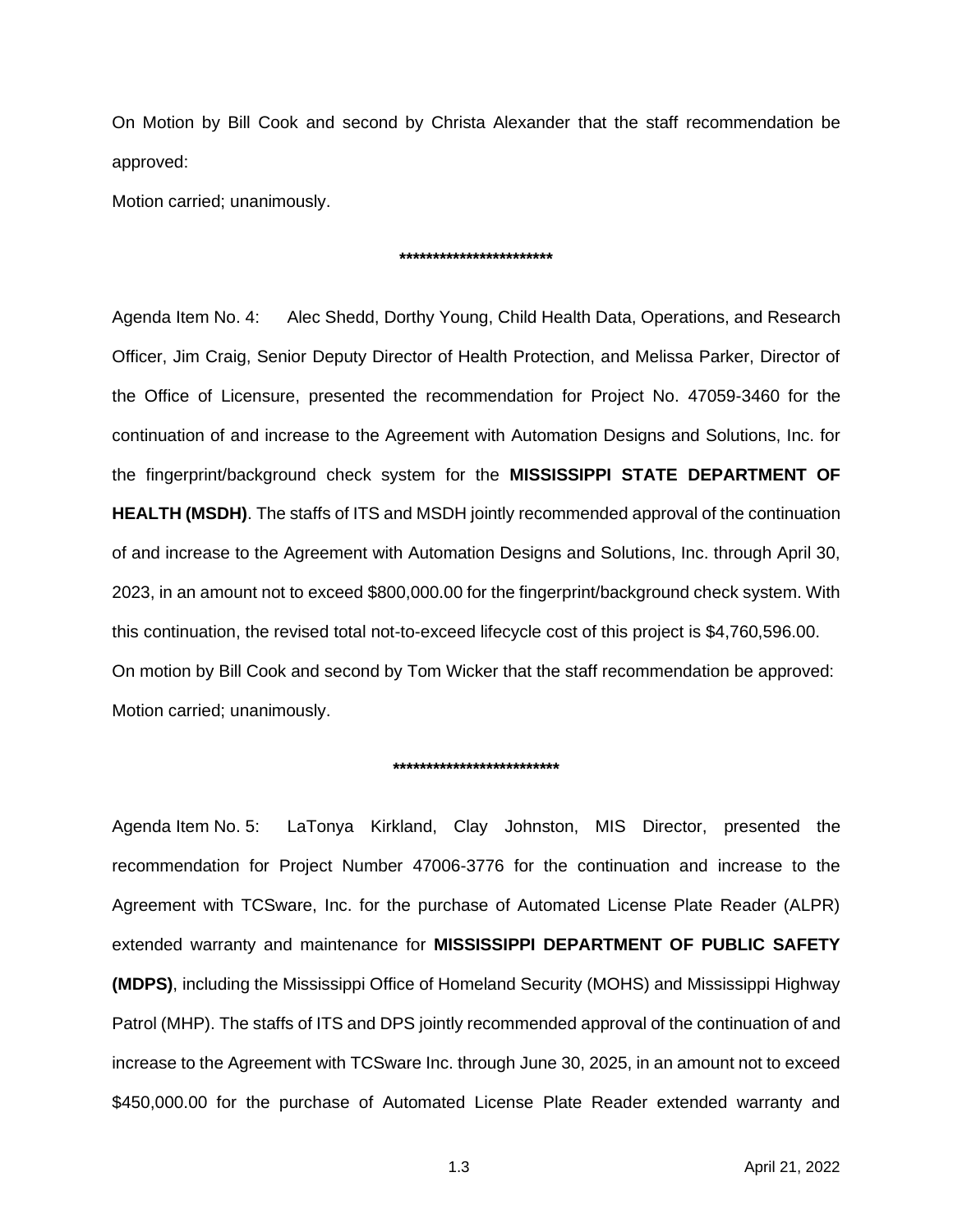maintenance. With this increase, the revised total not-to-exceed lifecycle cost of this project is \$2,286,131.00.

On motion by Tom Wicker and second by Mark Henderson to table this agenda item for the next ITS Board Meeting which will be held on Thursday, May 19, 2022 to obtain more information: Motion carried; unanimously.

### **\*\*\*\*\*\*\*\*\*\*\*\*\*\*\*\*\*\*\*\*\*\*\*\*\***

Agenda Item No. 6: Evan Thiemann, Mark Allen, Chief Information Officer, Claire Graves, Organizational Ombudsman, and Rob Berry, Operations Director, presented the recommendation for Project Number 47110-3884 for an increase to the Agreement with Conduent State and Local Solutions, Inc. for the facilitation of Pandemic Electronic Benefit Transfer (P-EBT) services for **MISSISSIPPI DEPARTMENT OF HUMAN SERVICES (MDHS)**, Economic Assistance Eligibility. The staffs of ITS and DHS jointly recommended approval of the increase to the Agreement with Conduent State and Local Solutions, Inc. through February 1, 2023, in an amount not to exceed \$9,483,793.79 for the facilitation of P-EBT services. With this increase, the revised total not-toexceed lifecycle cost of this project is \$25,348,430.47.

On motion by Mark Henderson and second by Bill Cook that the staff recommendation be approved:

Motion carried; unanimously.

# **\*\*\*\*\*\*\*\*\*\*\*\*\*\*\*\*\*\*\*\*\*\*\*\*\***

The Board acknowledged Agenda Item No. 7 regarding the Information Confidentially Officer Report.

## **\*\*\*\*\*\*\*\*\*\*\*\*\*\*\*\*\*\*\*\*\*\*\*\*\***

The Board acknowledged Agenda Item No. 8 regarding the summary of equipment, software and